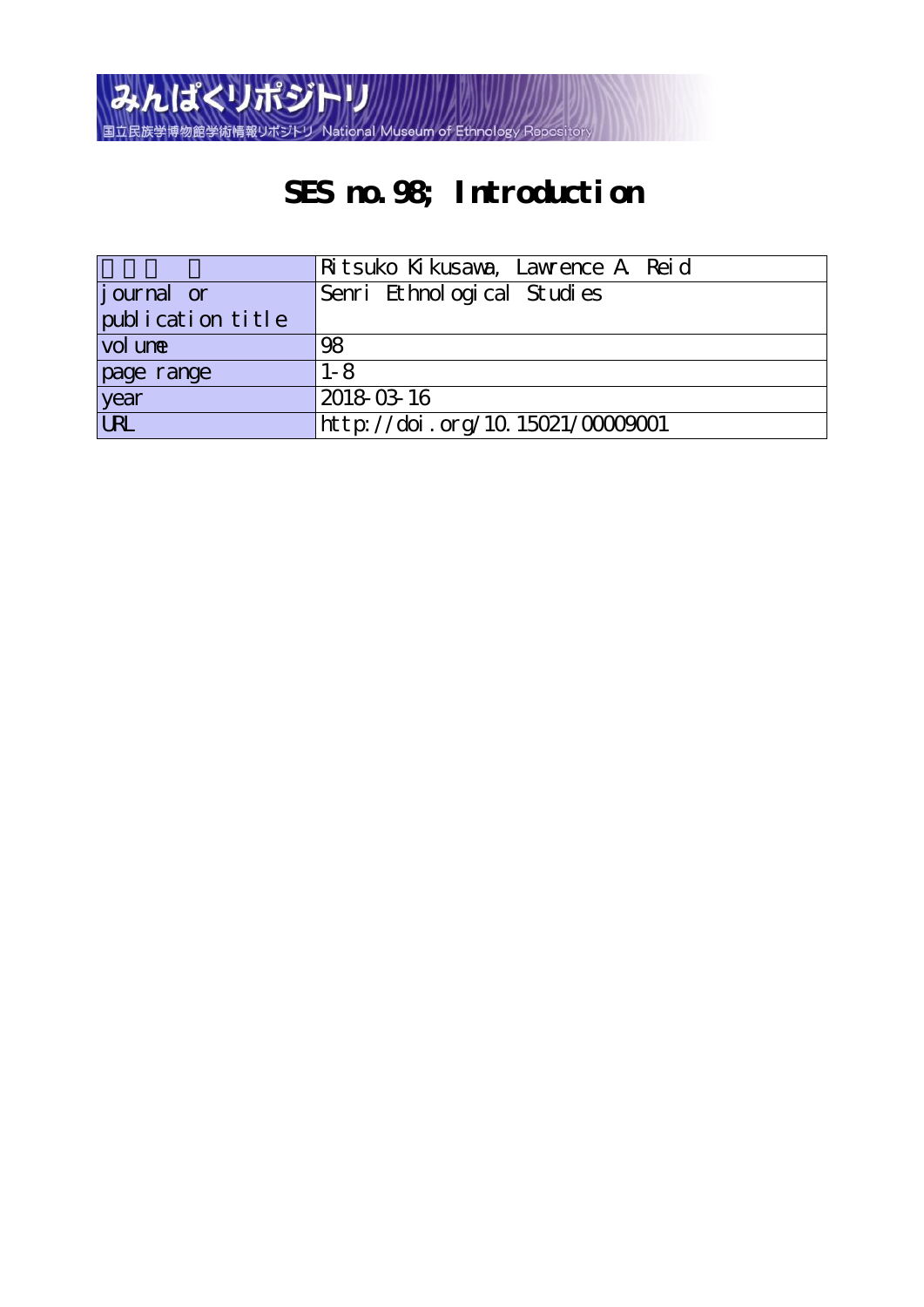SENRI ETHNOLOGICAL STUDIES 98: 1-8 ©2018 *Let's Talk about Trees: Genetic Relationships of Languages and Their Phylogenic Representation* Edited by KIKUSAWA Ritsuko and Lawrence A. REID

# **1. Introduction**

## **Kikusawa Ritsuko**

*National Museum of Ethnology, Japan The Graduate University for Advanced Studies, Japan*

# Lawrence A. R**EID**

*University of Hawai'i National Museum of the Philippines*

#### **1.1. Background**

This volume is a collection of papers presented at the International Symposium "Let's Talk about Trees" organized by Kikusawa and hosted at the National Museum of Ethnology, Osaka, Japan on February 10, 2013. The purpose of this symposium was to evaluate and examine what it means to apply a "tree model" to express linguistic relationships, and what the advantages and potential pitfalls are in doing so. Specialists of other disciplines such as cladistics, biology, and genetics, where diagrams are also used to express the "relationships" of targeted objects were also invited to participate.

A tree diagram has been the major means for expressing genetic relationships among languages in the field of Historical Linguistics. The model appears to efficiently reflect the results of the Comparative Method, the traditional method applied to clarify the genetic relationships of languages. At the same time, however, it has long been recognized that there are certain aspects of language change that cannot be expressed using a tree diagram, with such phenomena as contact relationships and the position of "hybrid" languages (such as creole languages) being examples. Recently, as new notions such as "dialect linkage" being introduced and many more detailed synchronic descriptions of languages becoming available, linguists have become more aware of the limitations that a tree diagram imposes. Attempts are now being made to "remedy" the situation by, for example, inserting different diagrams into the tree diagram, giving alternate analyses (Kikusawa 2015: 659), or completely replacing it and/or supplementing it with something else (François 2015: 183).

The family tree model (*Stammbaum*) has been used in the field of Historical Linguistics since it was first proposed by Schleicher (1853) and it has been there as a given, supposedly modeling language transmission from parent to child, with gradual changes, primarily in phonology. The model implies splits between groups, based on accumulated differences in the correspondence sets of proposed cognates, forms that had supposedly been transmitted from an earlier parent language, or proto-language. There are multiple problems to this view, however. One problem is that a family tree reflects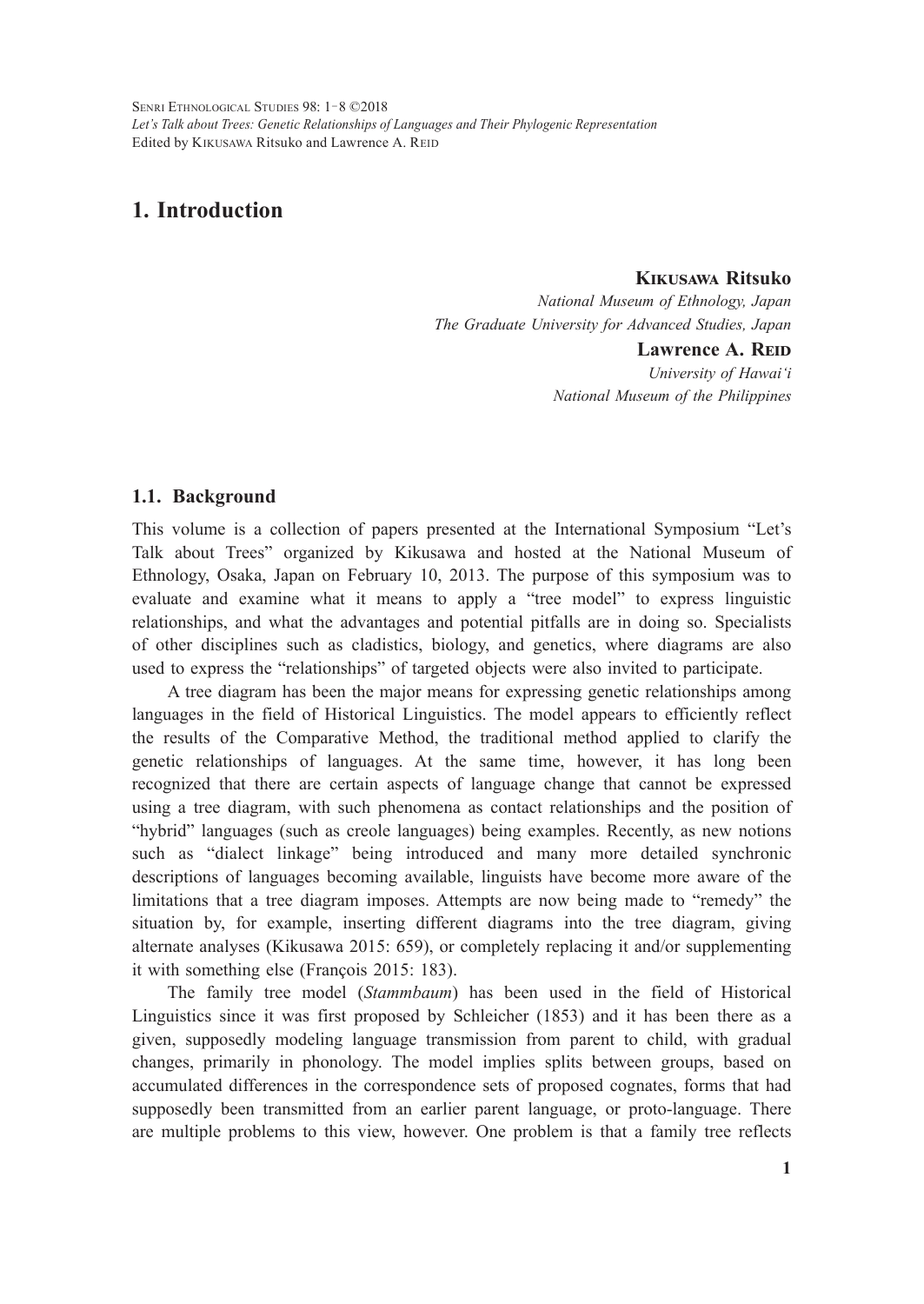only changes in supposed cognate sets and does not show the effects of forms borrowed from other languages, either genealogically related or not. Another problem is that a family tree model implies complete splitting at some point in time between two groups. This is possible if a group moves to a distant geographical point, and there is little or no back movement between the groups. But such a situation must have been rare in the past. The usual situation would be dialectal difference maintained by mutual contact between the groups, with eventual accumulation of differences that would result in non-intelligibility between them. A third problem occurs when two groups share a body of lexical items with no distinctive sound changes. It is impossible to know whether such forms are inherited from a parent language, or have been borrowed. Another problem has to do with morphology, pronouns, affixes, clitics and related forms, and their functions. When are they the same, and when different? Similar problems have to do with syntactic details, such as word order and other typological features.

Even though there are obvious problems with using a tree diagram to model the relationship between languages, many introductory linguistic texts provide information about how to do comparative-historical linguistics, based on the regularity of sound change, and how to model the results. Typically, such descriptions cover the formation of family tree diagrams, and the problems associated with them. They typically cover also models of contact relationship, specifically the wave theory, first proposed by Johannes Schmidt in 1872 for Indo-European languages. Figures 1-1 and 1-2 are cited from a major introductory text*, Language Files* (Mihalcek and Wilson 2011), in which tree diagrams for the Indo-European language family (also for the Uralic language family), and a wave diagram of the Indo-European family are provided.

#### **1.2. The Tree Model in Historical Linguistics**

This section provides a background about Historical Linguistics, since many of the participants in the symposium were from different disciplines. It is a well-known fact that languages change across generations. This results in language diversification, when separate groups of related peoples change their language in different ways. The techniques of Historical Linguistics, first developed in the later half of the  $19<sup>th</sup>$  century, are based on the premise that sound changes are systematic and regular, and sound correspondences across languages can then be used to establish the genetic relatedness of languages. Earlier sound systems are reconstructed based on the sound correspondences, and based on this knowledge, earlier lexical items and grammatical forms are also reconstructed. To illustrate this, consider the forms in Table 1-1.1)

On the basis of the forms in Table 1-1, certain assumptions can be made about their relatedness. Although there are only 5 words, the correspondence sets in Table 1-2 can be developed, and the sounds from which they developed can be reconstructed (these are the sounds in the top row of Table 1-2, and are preceded by an asterisk, the common device in historical linguistics to indicate a hypothetical, reconstructed sound). Since as noted earlier, sound change is systematic and regular, we can assume that the forms given with the sound changes provided are exemplary of many such forms with the same sound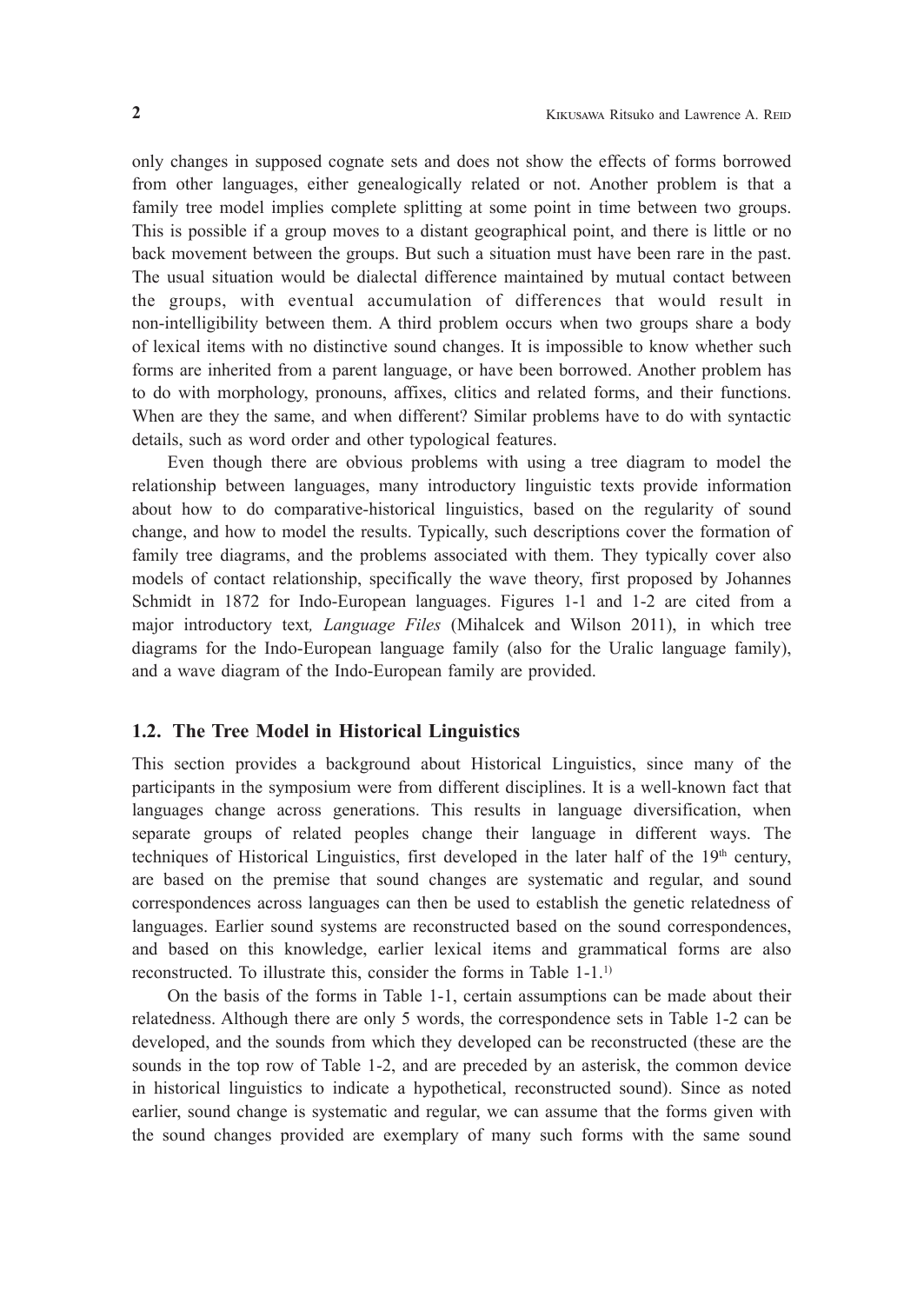

**Figure 1-1** An Indo-European family tree (based on Mihalcek and Wilson 2011: 528)

changes in each of the languages.

Figure 1-3 is a family tree diagram based on the sound changes (reflexes) of the reconstructed sounds shown in the top row of Table 1-2. Only three sets of consonant reflexes are illustrated, those in the boxed section with thick lines in Table 1-2. Those languages which share reflexes are grouped together. For example, there are three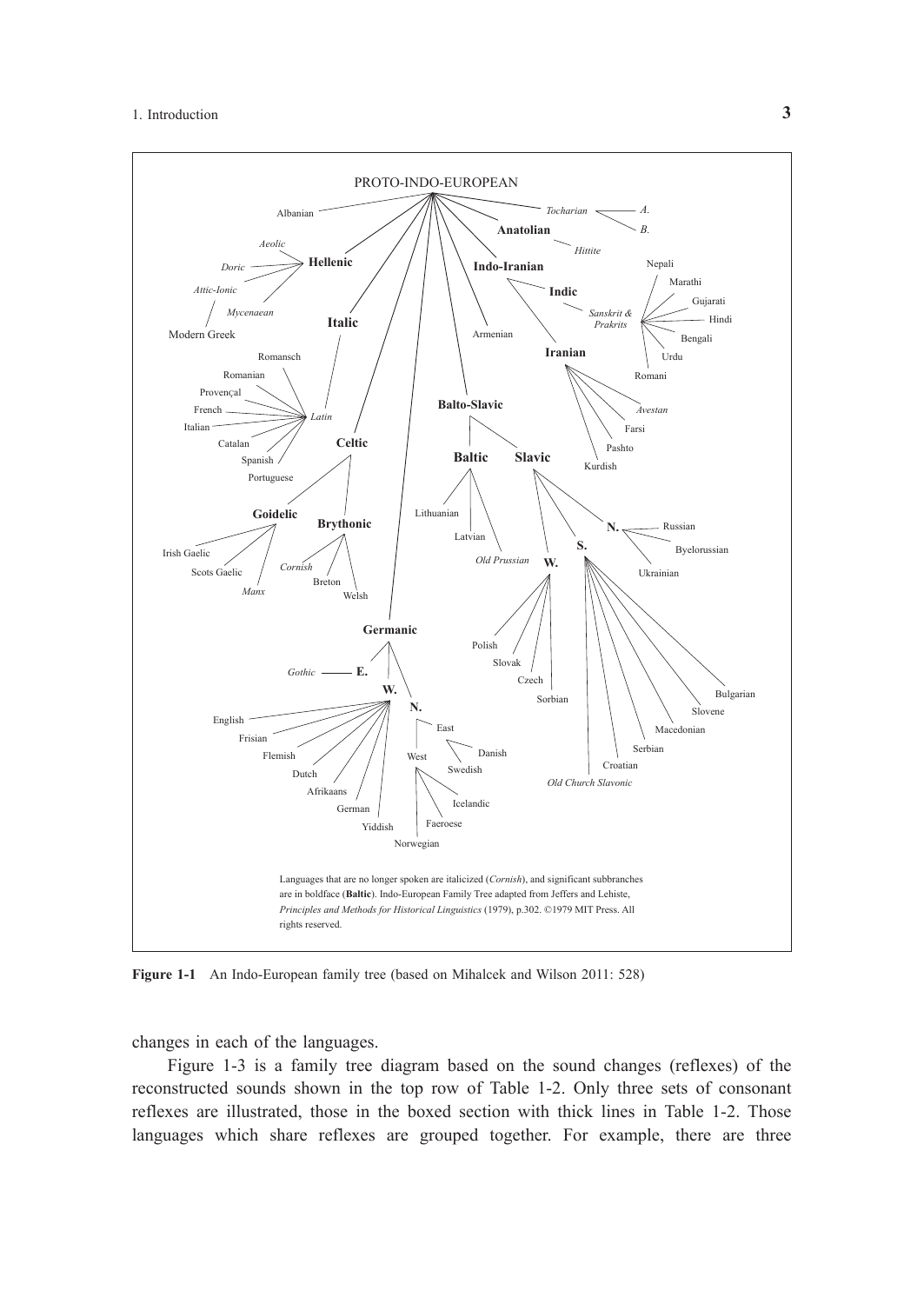

**Figure 1-2** An Indo-European wave diagram (based on Mihalcek and Wilson 2011: 531)

|                          | 'sky'                 | 'road'                | $'$ two' | 'three' | 'five' |  |
|--------------------------|-----------------------|-----------------------|----------|---------|--------|--|
| Paiwan (Taiwan)          | kalevlevan            | djalan                | dusa     | tjəlu   | lima   |  |
| Bontok (Philippines)     | dáva                  | dálan                 | duwá     | tulú    | limá   |  |
| Malagasy (Madagascar)    | láni <del>tra</del>   | rúa<br>lálana<br>télu |          |         | dimi   |  |
| Manam (Papua New Guinea) | lan                   | jala                  | rua      | toil    | lima   |  |
| Tuvaluan (Tuvalu)        | lani                  | ala                   |          | tolu    | lima   |  |
| Fijian (Fiji)            | <del>lomā-</del> lani | sala<br>rua           |          | tolu    | lima   |  |
| Niuean (Niue)            | lani                  | hala<br>ua            |          | tolu    | lima   |  |
| Rapanui (Easter I.)      | rani                  | ara                   | rua      | toru    | rima   |  |

**Table 1-1** A sample cognate set of 5 words in 8 Austronesian languages (compiled by the authors)

\*Lexical items that are struck-through are identified as non-cognates and excluded from the analysis.

|                          | $*1$ | $*d$           | $*_{Z}$           | $m^*$            | $*_{\eta}$               | $n^*$            | $*_{a}$  | $*_1$ | $*_a$            | $*_{11}$         |
|--------------------------|------|----------------|-------------------|------------------|--------------------------|------------------|----------|-------|------------------|------------------|
| Paiwan (Taiwan)          |      | $\overline{d}$ | di                | m                | $\overline{\phantom{a}}$ | $\boldsymbol{n}$ | $\alpha$ | i     | $\partial$       | $\mathcal{U}$    |
| Bontok (Philippines)     |      | $\overline{d}$ | d                 | $\boldsymbol{m}$ | ٠                        | $\boldsymbol{n}$ | $\alpha$ | İ.    | $\boldsymbol{u}$ | $\mathcal{U}$    |
| Malagasy (Madagascar)    |      | r              |                   | m                | $\boldsymbol{n}$         | $\boldsymbol{n}$ | $\alpha$ | İ.    | $\epsilon$       | $\mathcal{U}$    |
| Manam (Papua New Guinea) |      | r              | $\mathbf{I}$<br>J | $\boldsymbol{m}$ | $\eta$                   | Ø                | $\alpha$ | İ.    | οi               | $\mathcal{U}$    |
| Tuvaluan (Tuvalu)        |      | ۰              | $\varnothing$     | $\mathfrak{m}$   | $\eta$                   | Ø                | $\alpha$ | i     | $\Omega$         | $\mathcal{U}$    |
| Fijian (Fiji)            |      | r              | S                 | $\mathfrak{m}$   | $\eta$                   | Ø                | $\alpha$ | İ.    | $\Omega$         | $\boldsymbol{u}$ |
| Niuean (Niue)            |      | r              | h                 | $\mathfrak{m}$   | $\eta$                   | Ø                | $\alpha$ | i     | $\Omega$         | $\mathcal{U}$    |
| Rapanui (Easter Island)  | r    | r              | Ø                 | $\boldsymbol{m}$ | $\eta$                   | Ø                | $\alpha$ | İ.    | $\Omega$         | $\mathcal{U}$    |

**Table 1-2** Example of sound correspondences based on the dataset in Table 1-1 (compiled by the authors)

\*The boxed section with thick lines indicates the set of data analyzed in Figure 1-1.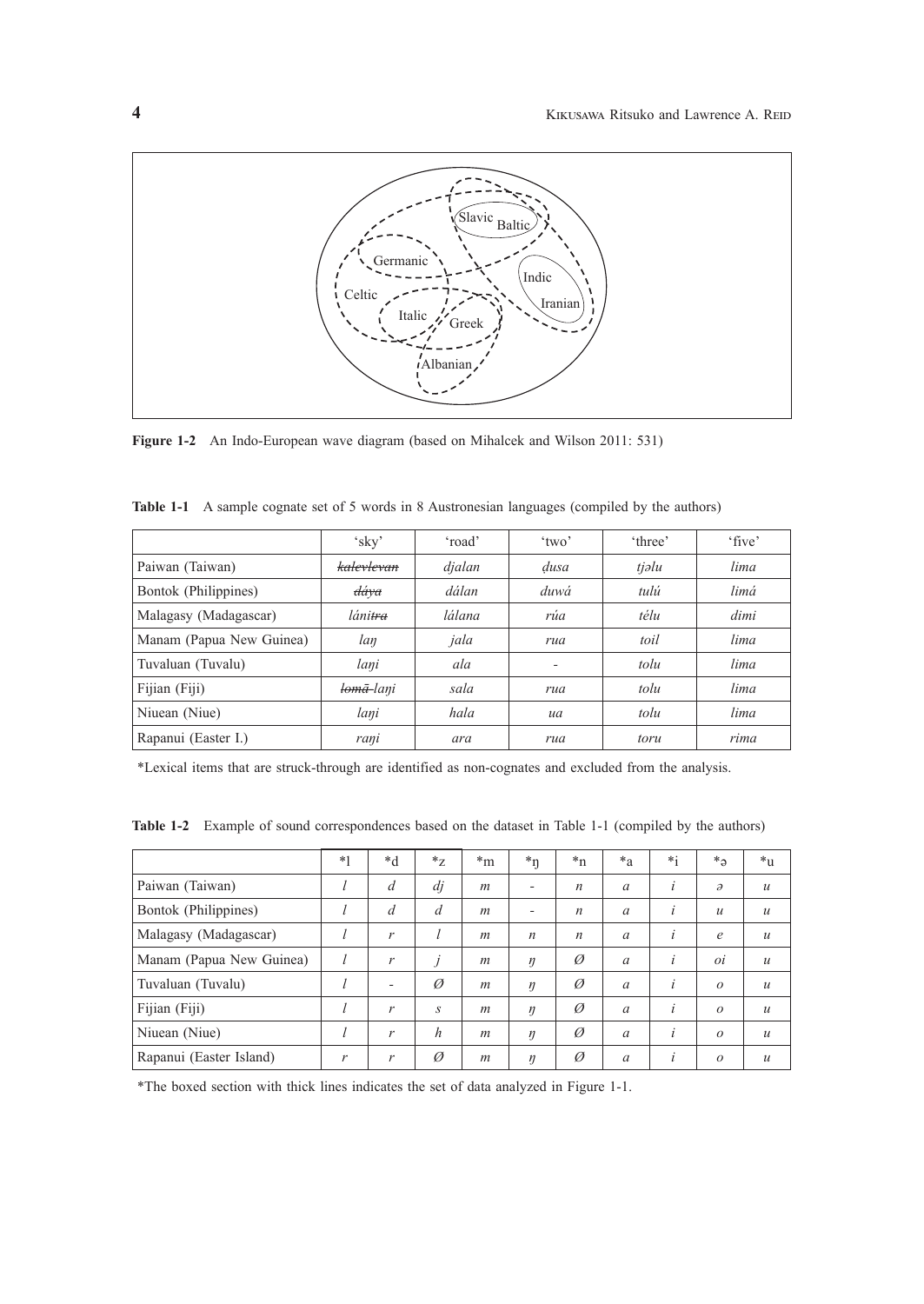

**Figure 1-3** A sample tree diagram showing a subgrouping hypothesis based on the data given in Tables 1-1 and 1-2 (compiled by the authors)

reconstructed consonants in the parent language which are used to subgroup the languages,  $*$ l,  $*$ d, and  $*$ z. There are a group of 6 languages, that have changed  $*$ d to  $*$ r, these are grouped together as Proto-BCD, as against two languages, that keep \*d unchanged. The two languages of Proto-A are distinguished by their respective changes of \*z. One has changed it to /dj/, and the other to /d/. Two languages of Proto-B are part of the group that changed \*d to \*r, but they are distinguished from the other languages of this subgroup by their reflexes of  $*z$ . One has changed it to  $\Lambda/2$  and the other to  $\Lambda/2$ . The four languages of Proto-CD are united because in their history, they change \*z to \*s. One language retains  $*$ s as /s/, while the others have changed  $*$ s to /h/ or have lost it completely. Other changes distinguish each of these three languages of Proto-D.

#### **1.3. In This Volume**

The chapters in this volume are organized in the following order.

In chapter 2, Nobuhiro Minaka, a specialist of biostatistics and evolutionary biology, discusses the phylogenetic relationship of different disciplines, such as evolutionary biology, textual stemmatics, and historical linguistics. All search for the best solution among possible alternative phylogenetic hypotheses, which may or may not be true to history. They share not only the basic characteristics of historical sciences but also those of data visualization and information graphics. He discusses how to understand the diversity formed by spatiotemporally changing objects with special reference to the problem of estimating the phylogeny of manuscripts, languages, and organisms. He points out that a common logic has been used by the humanities, social sciences, and natural sciences, despite the wide separation in research methods and data. No matter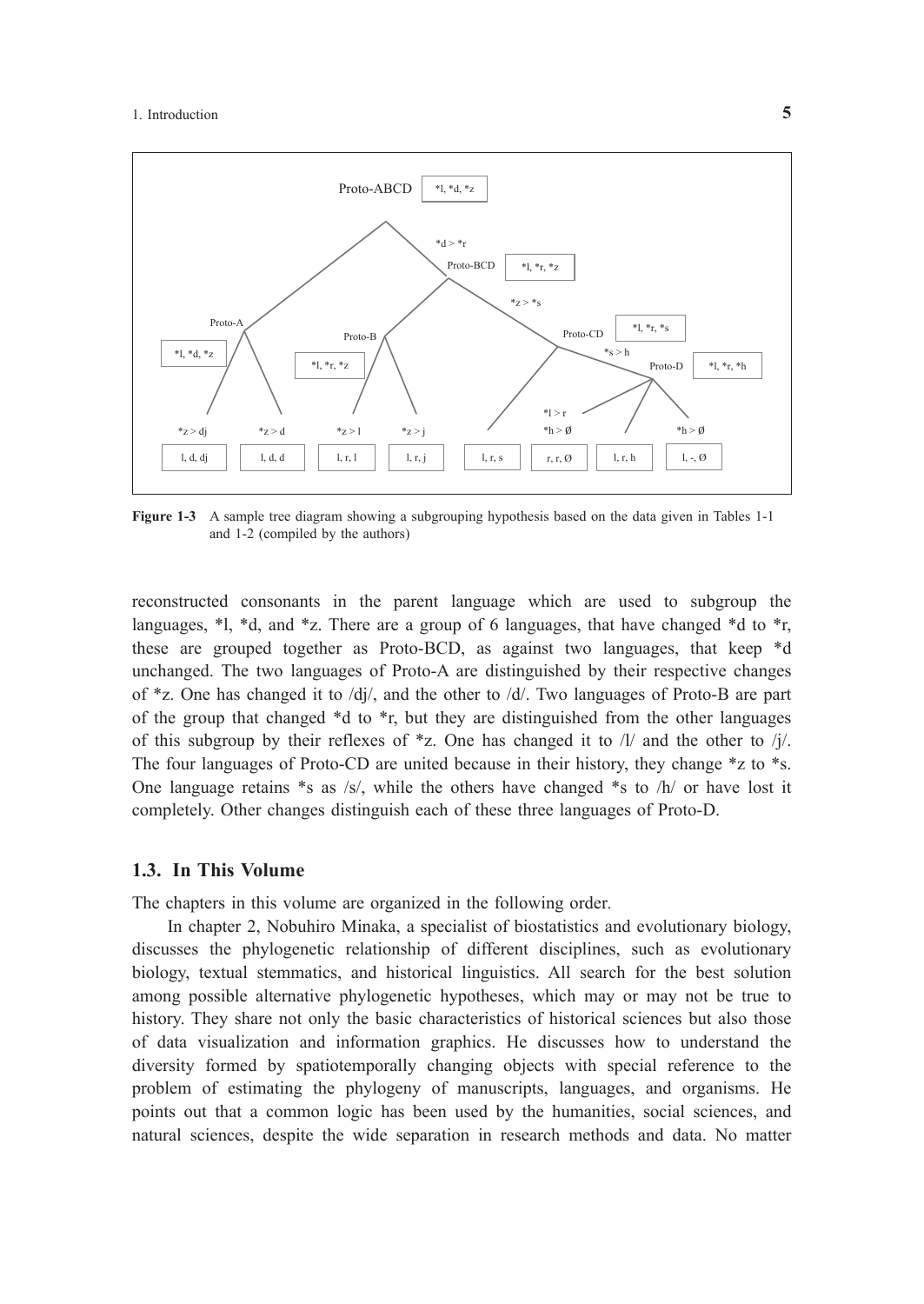what kinds of object were studied, almost the same methodology was independently used to reconstruct genealogical relationships among objects.

In chapter 3, Ryosuke Kimura, a specialist in evolutionary molecular genetics, discusses the development of a wide range of phylogenetic diagrams that have been proposed. He notes that increased computer processing power and the development of generalized programs allow greater access for performing phylogenetic analysis. However, he warns that population history is sometimes too complicated to be represented with a simple diagram. He suggests instead using a phylogenetic analysis in combination with other statistical methods, such as the principle component analysis. This would be more effective for elucidating population history. Remarkable advances have been made in the previous two decades in statistical methods to efficiently and accurately infer the demographic history of and relationships among human populations from genomic variation.

In chapter 4, Søren Wichmann and Taraka Rama, specialists in computational methods in descriptive and historical linguistics, discuss problems related to the Automated Similarity Judgment Program (ASJP) analysis of Austronesian languages. This is a project, they say, dedicated to the diachronic analysis of the world's linguistic diversity, including the specific task of language classification. These result in different classifications of Austronesian languages than those that are proposed by 'experts'. After discussing various proposed algorithms for developing phylogenetic classifications of Austronesian languages, they examine several problematic groups and conclude that future work concerned with methods in quantitative historical linguistics should be directed at the identification of a set of widely accepted gold-standard linguistic phylogenies which may serve as stable points of reference and help towards the improvement of the quality of evaluations.

In chapter 5, Siva Kalyan and Alexandre François discuss a specific case where a family tree diagram is not adequate for displaying the relationships of the languages. These are the 17 Oceanic languages spoken in northern Vanuatu. A tree structure is unsuited for dealing with dialect continua and language families that develop out of them, since the isoglosses of their innovations are not nested, as implied in a tree diagram, but constantly intersect. They propose a new methodology, which they label Historical Glottometry, and outline the procedures necessary for positing intersecting subgroups, and quantifying the strength of the genealogical evidence in favor of each language cluster.

In chapter 6, Lawrence Reid, a linguist specializing in the description and historical relationships of Philippine languages, discusses issues in the subgrouping of Philippine languages. He notes that traditionally, Philippine languages were considered to constitute a single group within the Austronesian language family, developing from a Proto-Philippines. But evidence points to a linkage or network of related languages including all Philippine linguistic groups and others further south because of the rapid spread of Malayo-Polynesian speaking peoples from their first movement out of what is now Taiwan to the western edges of the Pacific. This is supported by both linguistic and archaeological evidence. The paper also discusses how best to model the language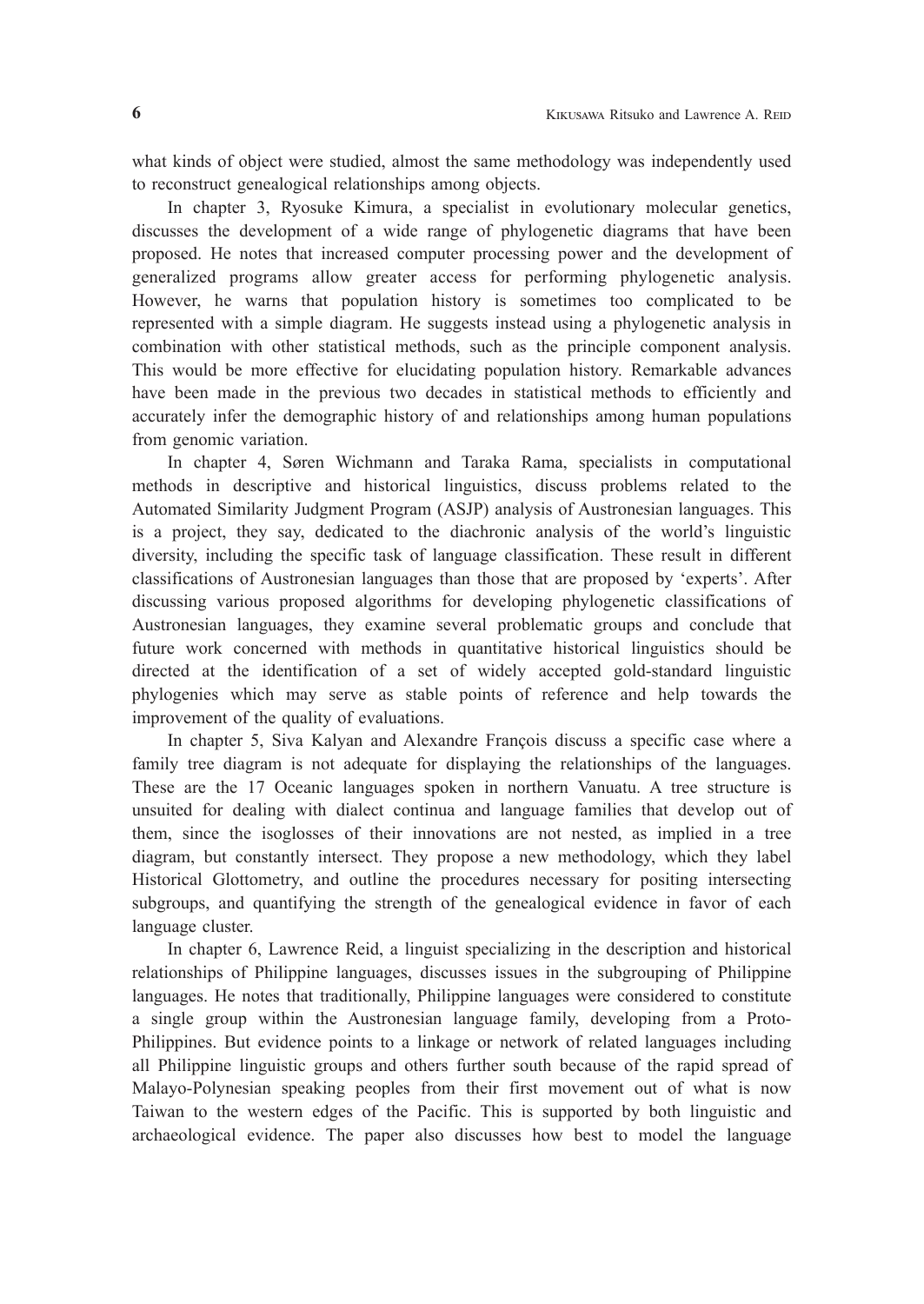situation of Negrito peoples, the original occupants of the country, who gave up their original languages in favor of communicating with the Malayo-Polynesian group in their vicinity. Philippine languages have also been heavily affected lexically by Chinese, Spanish and English because of trade and other factors, creating modeling problems.

In chapter 7, Weera Ostapirat, a linguist who specializes in the languages of the East Asian mainland, discusses various macrophyletic issues of the five major language stocks of East Asia: Sino-Tibetan, Austronesian, Austroasiatic, Kra-Dai, and Miao-Yao. The chapter is primarily focused on the various proposed relationships of Chinese, noting that competing hypotheses have resulted in some linguists abandoning the tree diagram in favor of what is called a Falling Leaf model. He asserts that a relationship between Kra-Dai languages and Austronesian is now firmly established, based on evidence presented in the chapter and elsewhere.

In chapter 8, Yutaka Yoshida, a specialist in philological and historical studies of Sogdian and other Middle Iranian materials, presented his paper at the Symposium in Japanese. It is here presented in English translation, and deals with problems in drawing a tree diagram of Middle Iranian languages and dialects, when little is known of some languages that are no longer spoken, and whose only data are from ancient texts. He discusses at length linguistic philology and the stemma that are drawn, noting that although the stemma appears to show the chronological development of a text, that is not the case. It is a classification based on the similarities and differences that are reflected in the texts which are all from the same era, namely the tenth century. In other words, what the stemma shows is a typological and not a historical classification of the manuscripts. Discussion follows on the different tree diagrams of Indo-European languages, and particularly of the Indo-Iranian group. Yoshida concludes that when a linguist tries to attach more historical reality to a family tree than can be scientifically shown based on language data, such work would not only be useless but also detrimental to those who are ignorant of linguistics.

In chapter 9, Ritsuko Kikusawa discusses the inherent nature of tree diagrams, noting that they are useful in representing lineal long-term developments in a language family, but are misleading when viewing short-term developments. She distinguishes macro-comparison which is long-term comparison, and micro-comparison which is shortterm comparison. She suggests that contact relationships, horizontal transmission, shortterm developments of each language, and areal features are all associated with microcomparison and belong to a different dimension from those expressed by a tree diagram. For examples, she focuses on Hawaiian which most people now speak as a dialect taught from the University of Hawai'i, and sign languages which are rarely learned from parents, but are laterally transferred from friends or teachers in schools for the deaf.

#### **Note**

1) This information is provided as an example only. There are a wide range of factors that influence the choice of reconstructed sounds, and the ways they are reflected in individual